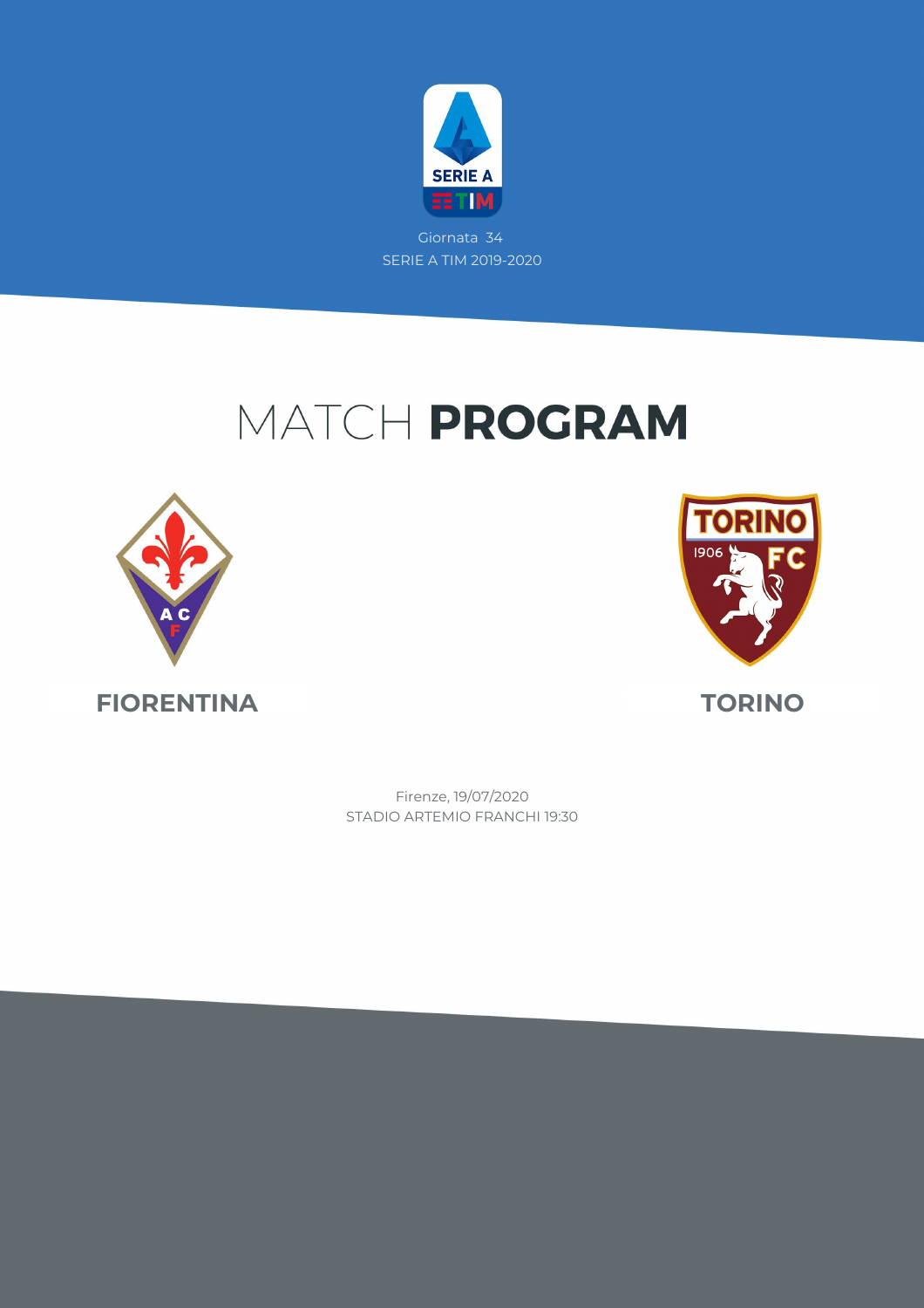



#### **FIORENTINA vs TORINO**

STADIO ARTEMIO FRANCHI 19:30 Firenze, 19/07/2020



### **RISULTATI STAGIONALI**

| <b>TOTALI</b>         | PTI        | <b>GIOC</b> | <b>VINTE</b> | <b>NULLE</b> | <b>PERSE</b> | <b>GF</b> | GS        | <b>DIFF.RETI</b>            |
|-----------------------|------------|-------------|--------------|--------------|--------------|-----------|-----------|-----------------------------|
| <b>FIORENTINA</b>     | 39         | 33          | 9            | 12           | 12           | 41        | 45        | $-4$                        |
| <b>TORINO</b>         | 37         | 33          | 11           | 4,           | 18           | 41        | 60        | $-19$                       |
| <b>CASA/TRASFERTA</b> | <b>PTI</b> | <b>GIOC</b> | <b>VINTE</b> | <b>NULLE</b> | <b>PERSE</b> | <b>GF</b> | <b>GS</b> | <b>MEDIA</b><br><b>GOAL</b> |
| <b>FIORENTINA</b>     | 17         | 17          | 3            | 8            | 6            | 16        | 22        | 0.9                         |
| <b>TORINO</b>         | 13         | 16          | 4            |              | 11           | 21        | 34        | 1.3                         |

### **ULTIMI PRECEDENTI**

| 2019-2015^G    | <b>TORINO</b>                                                           | <b>FIORENTINA</b>                         |         |
|----------------|-------------------------------------------------------------------------|-------------------------------------------|---------|
| 08/12/2019     | 22'(1 <sup>°</sup> T) S. ZAZA, 27'(2 <sup>°</sup> T) C. ANSALDI         | 46'(2°T) M. CACERES                       | $2 - 1$ |
| 2018-19 29 ^ G | <b>FIORENTINA</b>                                                       | <b>TORINO</b>                             |         |
| 31/03/2019     | 7'(1 <sup>°</sup> T) G. SIMEONE                                         | 34'(1 <sup>°</sup> T) D. BASELLI          | $1-1$   |
| 2018-19 10 \ G | <b>TORINO</b>                                                           | <b>FIORENTINA</b>                         |         |
| 27/10/2018     | 13'(1°T)[A] A. LAFONT                                                   | 2'(1°T) M. BENASSI                        | $1-1$   |
| 2017-18 29 \ G | <b>TORINO</b>                                                           | <b>FIORENTINA</b>                         |         |
| 18/03/2018     | 41'(2 <sup>°</sup> T) A. BELOTTI                                        | 14'(2°T) J. VERETOUT, 49'(2°T) C. THEREAU | $1-2$   |
| 2017-18 10 \ G | <b>FIORENTINA</b>                                                       | <b>TORINO</b>                             |         |
| 25/10/2017     | 29'(1°T) M. BENASSI, 21'(2°T) G. SIMEONE, 30'(2°T) K.<br><b>BABACAR</b> |                                           | $3-0$   |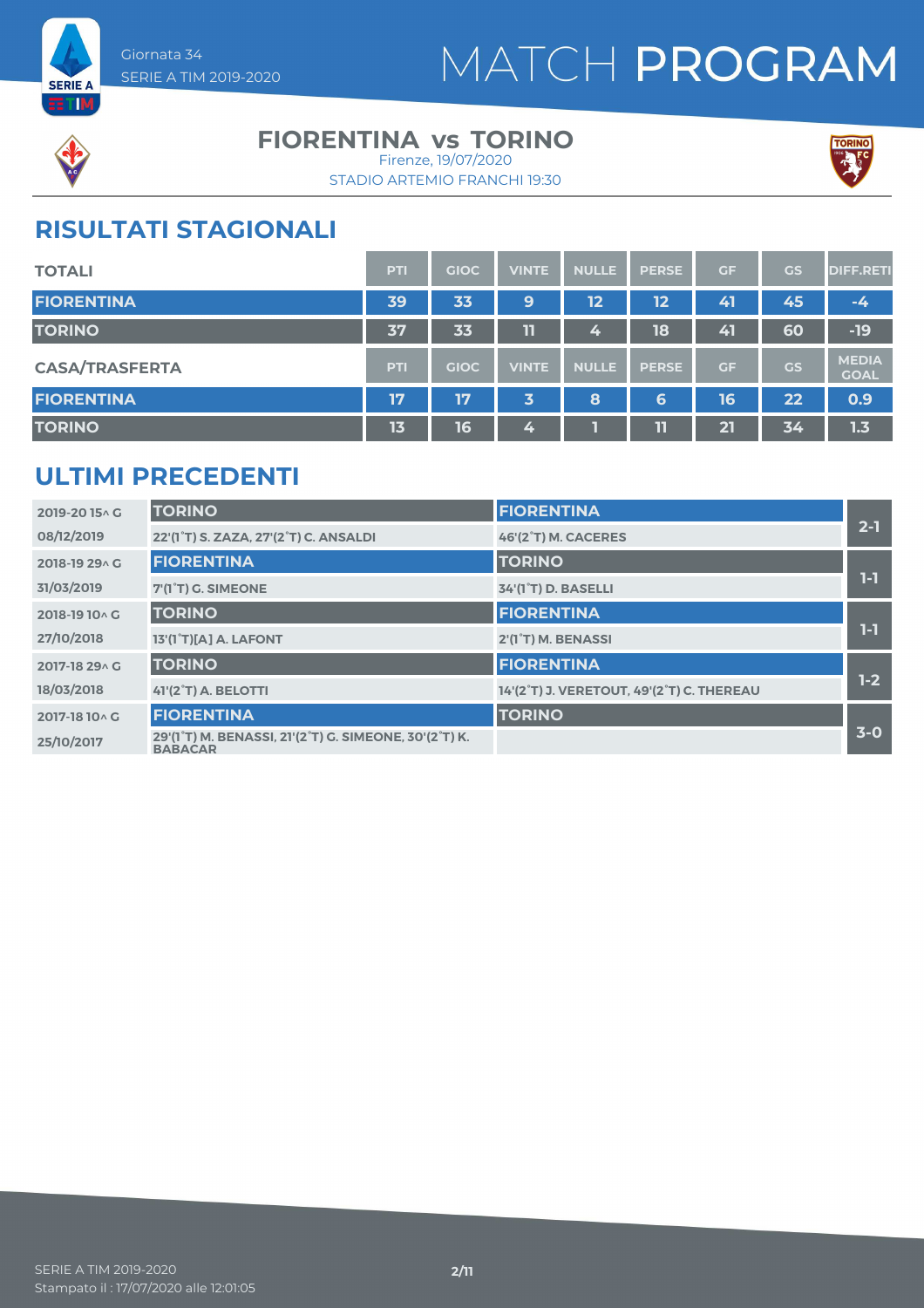



#### **FIORENTINA vs TORINO** Firenze, 19/07/2020

STADIO ARTEMIO FRANCHI 19:30



### **ROSA DELLE SQUADRE**

| <b>FIORENTINA</b>              | <b>PRES. A</b>          | <b>GOL A</b>            | <b>GOL 2019-20</b>      | <b>PRES. 2019-20</b> | MIN. 2019-20 |
|--------------------------------|-------------------------|-------------------------|-------------------------|----------------------|--------------|
| <b>PORTIERI</b>                |                         |                         |                         |                      |              |
| 1 PIETRO TERRACCIANO           | 14                      | 18                      | $\overline{\mathbf{2}}$ | $\overline{2}$       | 200          |
| <b>12 NICCOLO' CHIORRA</b>     | $\mathbf 0$             | $\mathbf 0$             | $\mathbf 0$             | $\mathbf 0$          | $\mathbf 0$  |
| <b>33 FEDERICO BRANCOLINI</b>  | $\mathbf 0$             | $\mathbf 0$             | 0                       | $\mathbf 0$          | 0            |
| <b>69 BARTLOMIEJ DRAGOWSKI</b> | 52                      | 79                      | 43                      | 31                   | 3013         |
| <b>DIFENSORI</b>               |                         |                         |                         |                      |              |
| 3 IGOR                         | 25                      | $\mathbf 0$             | $\mathbf 0$             | 25                   | 1996         |
| <b>4 NIKOLA MILENKOVIC</b>     | 82                      | 6                       | 3                       | 32                   | 3041         |
| <b>17 FEDERICO CECCHERINI</b>  | 132                     | $\overline{2}$          | 0                       | 13                   | 804          |
| <b>20 GERMAN PEZZELLA</b>      | 95                      | 6                       | 3                       | 29                   | 2674         |
| 21 POL LIROLA                  | 111                     | $\overline{\mathbf{2}}$ | 0                       | 30                   | 2483         |
| <b>22 MARTIN CACERES</b>       | 133                     | 9                       | L                       | 23                   | 2144         |
| <b>23 LORENZO VENUTI</b>       | 42                      | O                       | $\mathbf 0$             | 11                   | 665          |
| <b>DALBERT</b><br>29           | 53                      | $\mathbf 0$             | $\mathbf 0$             | 29                   | 2529         |
| <b>30 EDUARD DUTU</b>          | $\mathbf 0$             | $\mathbf 0$             | $\mathbf 0$             | $\mathbf 0$          | 0            |
| <b>31 EDOARDO PIEROZZI</b>     | $\mathbf 0$             | $\mathbf 0$             | $\mathbf 0$             | $\mathbf 0$          | $\mathbf 0$  |
| <b>32 CHRISTIAN DALLE MURA</b> | $\mathbf 0$             | $\mathbf 0$             | 0                       | $\mathbf 0$          | 0            |
| <b>34 FEDERICO SIMONTI</b>     | $\mathbf 0$             | $\mathbf 0$             | $\mathbf 0$             | $\mathbf 0$          | $\mathbf 0$  |
| <b>41 LORENZO CHITI</b>        | $\mathbf 0$             | O                       | 0                       | $\mathbf o$          | 0            |
| 93 ALEKSA TERZIC               | $\mathbf 0$             | $\mathbf 0$             | $\mathbf{O}$            | $\mathbf{O}$         | $\mathbf 0$  |
| <b>CENTROCAMPISTI</b>          |                         |                         |                         |                      |              |
| 5 MILAN BADELJ                 | 152                     | 8                       | L                       | 21                   | 1623         |
| 8 GAETANO CASTROVILLI          | 30                      | $\overline{3}$          | 3                       | 30                   | 2584         |
| <b>18 RACHID GHEZZAL</b>       | 15                      | L                       | L                       | 15                   | 633          |
| <b>19 KEVIN AGUDELO</b>        | 12                      | $\mathbf{I}$            | $\mathbb{I}$            | 12                   | 727          |
| <b>24 MARCO BENASSI</b>        | 196                     | 26                      | L                       | 18                   | 1057         |
| <b>35 NICCOLO' PIEROZZI</b>    | $\mathbf 0$             | $\mathbf 0$             | $\mathbf 0$             | $\mathbf 0$          | $\mathbf 0$  |
| <b>40 MATTIA FIORINI</b>       | $\mathbf{o}$            | O                       | 0                       | $\mathbf 0$          | 0            |
| <b>78 ERICK PULGAR</b>         | 132                     | 16                      | 6                       | 32                   | 2792         |
| <b>88 ALFRED DUNCAN</b>        | 188                     | 8                       | L                       | 21                   | 1539         |
| <b>ATTACCANTI</b>              |                         |                         |                         |                      |              |
| <b>7 FRANCK RIBERY</b>         | 18                      | 3                       | 3                       | 18                   | 1283         |
| <b>9 CHRISTIAN KOUAME</b>      | 51                      | 9                       | 5                       | 13                   | 1091         |
| <b>11 RICCARDO SOTTIL</b>      | 19                      | $\mathbf 0$             | 0                       | 17                   | 551          |
| <b>25 FEDERICO CHIESA</b>      | 129                     | 22                      | $\overline{7}$          | 29                   | 2462         |
| <b>26 BOBBY DUNCAN</b>         | $\mathbf 0$             | $\mathbf 0$             | 0                       | $\mathbf 0$          | $\mathbf 0$  |
| <b>28 DUSAN VLAHOVIC</b>       | 37                      | 6                       | 6                       | 27                   | 1502         |
| <b>63 PATRICK CUTRONE</b>      | 77                      | 16                      | 3                       | 14                   | 662          |
| <b>STAFF TECNICO</b>           |                         |                         |                         |                      |              |
| <b>Allenatore</b>              | <b>GIUSEPPE IACHINI</b> |                         |                         |                      |              |
|                                |                         |                         |                         |                      |              |

**Diffidato**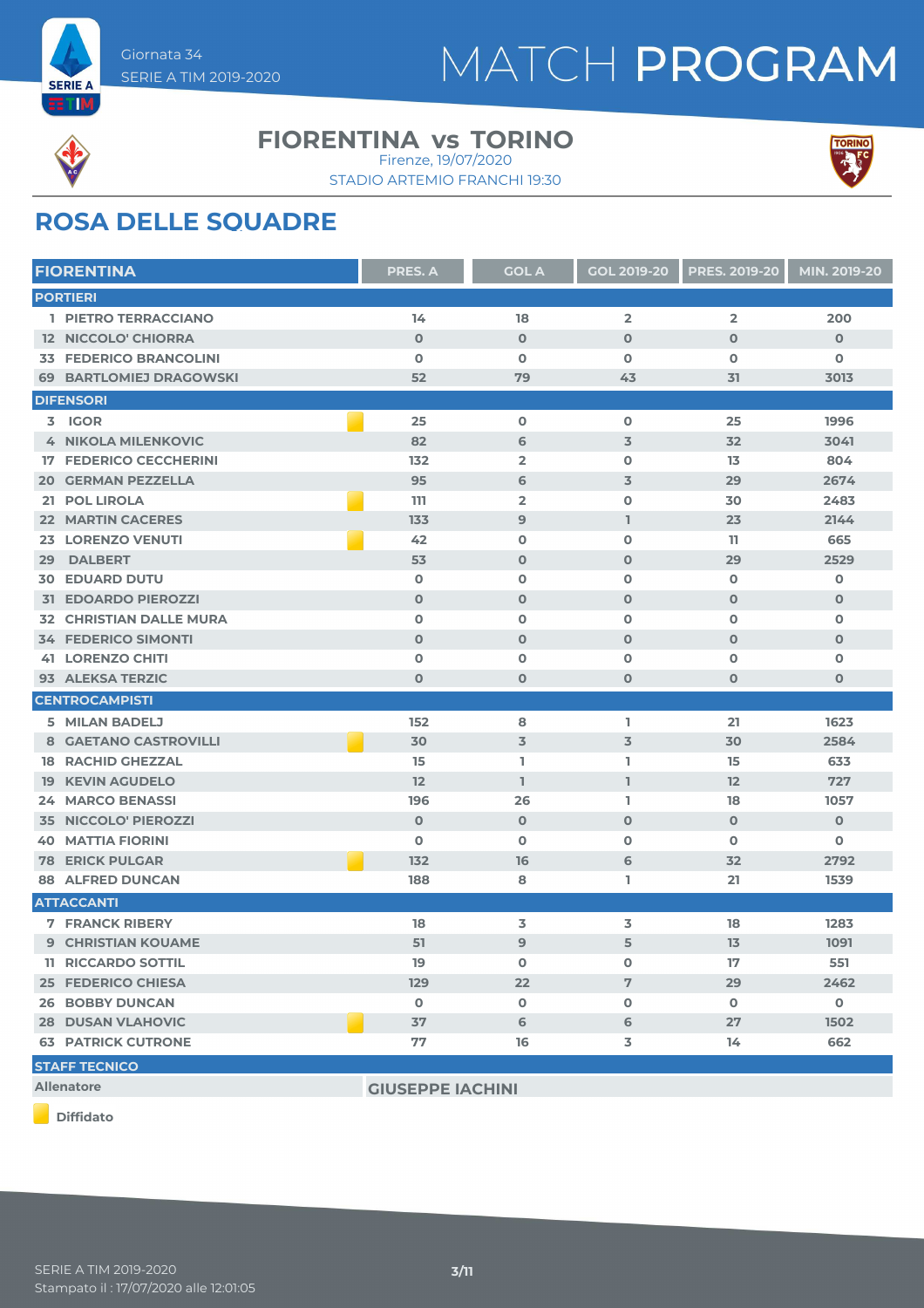

# MATCH PROGRAM



#### **FIORENTINA vs TORINO** Firenze, 19/07/2020

STADIO ARTEMIO FRANCHI 19:30



| <b>TORINO</b>                     | <b>PRES. A</b>      | <b>GOL A</b>   | <b>GOL 2019-20</b> | <b>PRES. 2019-20</b> | MIN. 2019-20   |
|-----------------------------------|---------------------|----------------|--------------------|----------------------|----------------|
| <b>PORTIERI</b>                   |                     |                |                    |                      |                |
| <b>18 SAMIR UJKANI</b>            | 47                  | 71             | $\mathbf 0$        | $\Omega$             | $\mathbf 0$    |
| <b>25 ANTONIO ROSATI</b>          | 54                  | 95             | $\Omega$           | $\Omega$             | $\mathbf{O}$   |
| <b>39 SALVATORE SIRIGU</b>        | 175                 | 241            | 60                 | 33                   | 3176           |
| <b>89 LUCA GEMELLO</b>            | $\mathbf 0$         | $\mathbf 0$    | $\mathbf 0$        | $\mathbf{O}$         | $\mathbf 0$    |
| <b>DIFENSORI</b>                  |                     |                |                    |                      |                |
| 4 LYANCO                          | 33                  | L.             | $\mathbf 0$        | 14                   | 1074           |
| 5 ARMANDO IZZO                    | 164                 | 7              | $\mathbf{L}$       | 29                   | 2697           |
| <b>15 CRISTIAN ANSALDI</b>        | 116                 | 8              | 4                  | 22                   | 1533           |
| <b>17 WILFRIED STEPHANE SINGO</b> | $\overline{3}$      | $\Omega$       | $\Omega$           | $\overline{3}$       | 52             |
| <b>27 EMIN GHAZOINI</b>           | $\Omega$            | $\Omega$       | $\mathbf 0$        | $\Omega$             | $\mathbf 0$    |
| 29 LORENZO DE SILVESTRI           | 340                 | 19             | $\mathbf 0$        | 27                   | 2293           |
| <b>30 KOFFI DJIDJI</b>            | 32                  | $\mathbf 0$    | $\mathbf 0$        | 15                   | 781            |
| <b>33 NICOLAS NKOULOU</b>         | 99                  | 5              | L                  | 26                   | 2469           |
| 34 OLA AINA                       | 58                  | L.             | $\mathbf{O}$       | 28                   | 1987           |
| <b>BREMER</b><br>36               | 27                  | 3              | 3                  | 22                   | 1942           |
| <b>77 CHRISTIAN CELESIA</b>       | $\mathbf 0$         | $\mathbf o$    | $\mathbf 0$        | $\mathbf{o}$         | 0              |
| <b>CENTROCAMPISTI</b>             |                     |                |                    |                      |                |
| <b>7 SASA LUKIC</b>               | 64                  | 3              | L                  | 26                   | 1681           |
| <b>8 DANIELE BASELLI</b>          | 204                 | 20             | $\mathbf 0$        | 16                   | 1347           |
| <b>19 JEAN FREDDI GRECO</b>       | $\mathbf 0$         | $\mathbf 0$    | $\mathbf 0$        | $\mathbf 0$          | 0              |
| 21 ALEJANDRO BERENGUER            | 77                  | 8              | 5                  | 24                   | 1574           |
| 23 SOUALIHO MEITE'                | 64                  | $\overline{2}$ | $\mathbf 0$        | 29                   | 2000           |
| <b>80 NDARY ADOPO</b>             | L.                  | $\mathbf 0$    | $\Omega$           | I.                   | $\overline{2}$ |
| <b>88 TOMAS RINCON</b>            | 190                 | 8              | ı.                 | 28                   | 2612           |
| <b>ATTACCANTI</b>                 |                     |                |                    |                      |                |
| 9 ANDREA BELOTTI                  | 208                 | 85             | 16                 | 31                   | 2809           |
| <b>11 SIMONE ZAZA</b>             | 136                 | 33             | 4                  | 19                   | 1315           |
| <b>20 SIMONE EDERA</b>            | 34                  | $\overline{2}$ | L.                 | 11.                  | 396            |
| 22 VINCENZO MILLICO               | 11                  | $\Omega$       | $\mathbf{O}$       | 10                   | 218            |
| <b>24 SIMONE VERDI</b>            | 150                 | 24             | I.                 | 28                   | 1778           |
| <b>76 AUGUSTINAS KLIMAVICIUS</b>  | $\mathbf 0$         | $\mathbf{O}$   | 0                  | $\mathbf 0$          | $\mathbf 0$    |
| <b>STAFF TECNICO</b>              |                     |                |                    |                      |                |
| <b>Allenatore</b>                 | <b>MORENO LONGO</b> |                |                    |                      |                |

**Diffidato**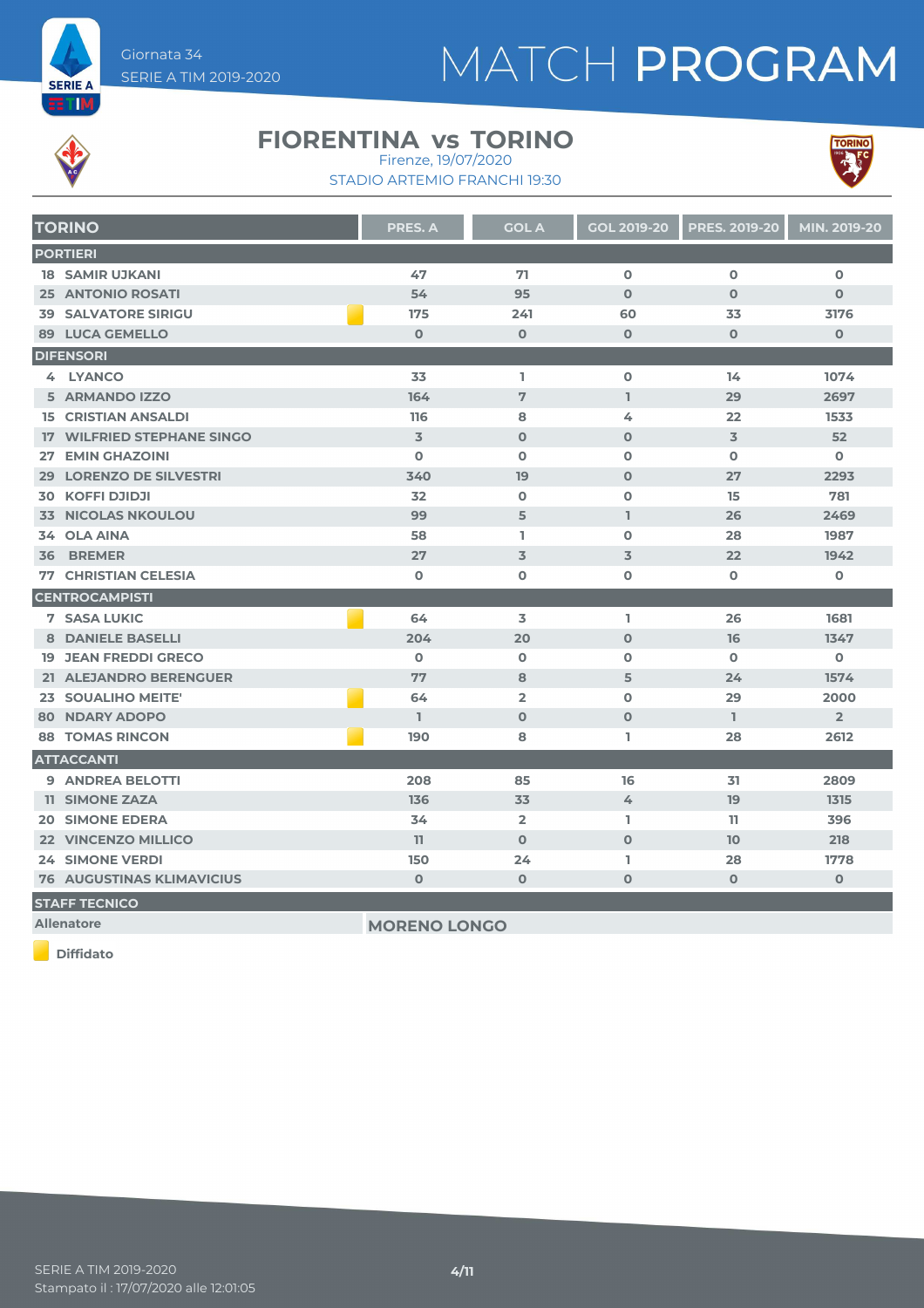



#### **FIORENTINA vs TORINO**

STADIO ARTEMIO FRANCHI 19:30 Firenze, 19/07/2020



### **RENDIMENTO RECENTE**

| <b>FIORENTINA</b>   |                     |                                                                                                              |         |
|---------------------|---------------------|--------------------------------------------------------------------------------------------------------------|---------|
| <b>33^ GIORNATA</b> | <b>LECCE</b>        | <b>FIORENTINA</b>                                                                                            |         |
| 15/07/2020          | 43'(2°T) Y. SHAKHOV | 6'(1 <sup>°</sup> T) F. CHIESA, 38'(1 <sup>°</sup> T) R. GHEZZAL, 40'(1 <sup>°</sup> T) P.<br><b>CUTRONE</b> | $1 - 3$ |
| <b>32^ GIORNATA</b> | <b>FIORENTINA</b>   | <b>HELLAS VERONA</b>                                                                                         |         |
| 12/07/2020          | 51'(2°T) P. CUTRONE | 18'(1°T) D. FARAONI                                                                                          | $1-1$   |
| <b>31^ GIORNATA</b> | <b>FIORENTINA</b>   | <b>CAGLIARI</b>                                                                                              |         |
| 08/07/2020          |                     |                                                                                                              | $O-O$   |
| <b>30^ GIORNATA</b> | <b>PARMA</b>        | <b>FIORENTINA</b>                                                                                            |         |
| 05/07/2020          | 4'(2°T) J. KUCKA    | 19'(1 <sup>°</sup> T) E. PULGAR, 31'(1 <sup>°</sup> T) E. PULGAR                                             | $1-2$   |
| 29^ GIORNATA        | <b>FIORENTINA</b>   | <b>SASSUOLO</b>                                                                                              |         |
| 01/07/2020          | 45'(2°T) P. CUTRONE | 24'(1°T) G. DEFREL, 35'(1°T) G. DEFREL, 16'(2°T) M.<br><b>MULDUR</b>                                         | $1 - 3$ |
|                     |                     |                                                                                                              |         |

#### **TORINO**

| <b>33^ GIORNATA</b><br>16/07/2020 | <b>TORINO</b><br>32'(1 <sup>°</sup> T) BREMER, 31'(2 <sup>°</sup> T) S. LUKIC, 45'(2 <sup>°</sup> T) A. BELOTTI | <b>GENOA</b>                            | $3-0$   |
|-----------------------------------|-----------------------------------------------------------------------------------------------------------------|-----------------------------------------|---------|
| <b>32^ GIORNATA</b>               | <b>INTER</b>                                                                                                    | <b>TORINO</b>                           |         |
| 13/07/2020                        | 4'(2°T) A. YOUNG, 6'(2°T) D. GODIN, 16'(2°T) L.<br><b>MARTINEZ</b>                                              | 17'(1 <sup>°</sup> T) A. BELOTTI        | $3-1$   |
| <b>31^ GIORNATA</b>               | <b>TORINO</b>                                                                                                   | <b>BRESCIA</b>                          |         |
| 08/07/2020                        | 3'(2°T)[A] A. MATEJU, 13'(2°T) A. BELOTTI, 41'(2°T) S.<br><b>ZAZA</b>                                           | 21'(1 <sup>°</sup> T) E. TORREGROSSA    | $3 - 1$ |
| <b>30^ GIORNATA</b>               | <b>JUVENTUS</b>                                                                                                 | <b>TORINO</b>                           |         |
| 04/07/2020                        | 3'(1°T) P. DYBALA, 29'(1°T) J. CUADRADO, 16'(2°T) C.<br>RONALDO, 42'(2 <sup>°</sup> T)[A] K. DJIDJI             | 51'(1 <sup>°</sup> T) A. BELOTTI        | $4 - 1$ |
| <b>29^ GIORNATA</b>               | <b>TORINO</b>                                                                                                   | LAZIO                                   |         |
| 30/06/2020                        | 5'(1 <sup>°</sup> T) A. BELOTTI                                                                                 | 3'(2°T) C. IMMOBILE, 27'(2°T) M. PAROLO | $1-2$   |

| <b>CONFRONTO SQUADRE (Valori medi)</b> | <b>FIORENTINA</b> | <b>TORINO</b> |
|----------------------------------------|-------------------|---------------|
| <b>Goal Fatti</b>                      | 1.24              | 1.24          |
| <b>Goal Subiti</b>                     | 1.36              | 1.82          |
| <b>Tiri totali</b>                     | 10.24             | 8.06          |
| <b>Tiri in porta</b>                   | 5.61              | 4.48          |
| <b>Assist</b>                          | 0.67              | 0.64          |
| Azioni di attacco                      | 46.91             | 45.36         |
| Passaggi riusciti                      | 350.39            | 315.91        |
| Passaggi riusciti %                    | 81%               | 78%           |
| <b>Falli Fatti</b>                     | 14.52             | 16.12         |
| <b>Falli Subiti</b>                    | 13.48             | 14.64         |
| <b>Baricentro</b>                      | 51.54m            | 49.4m         |
| <b>Passaggi Chiave</b>                 | 3.33              | 2.52          |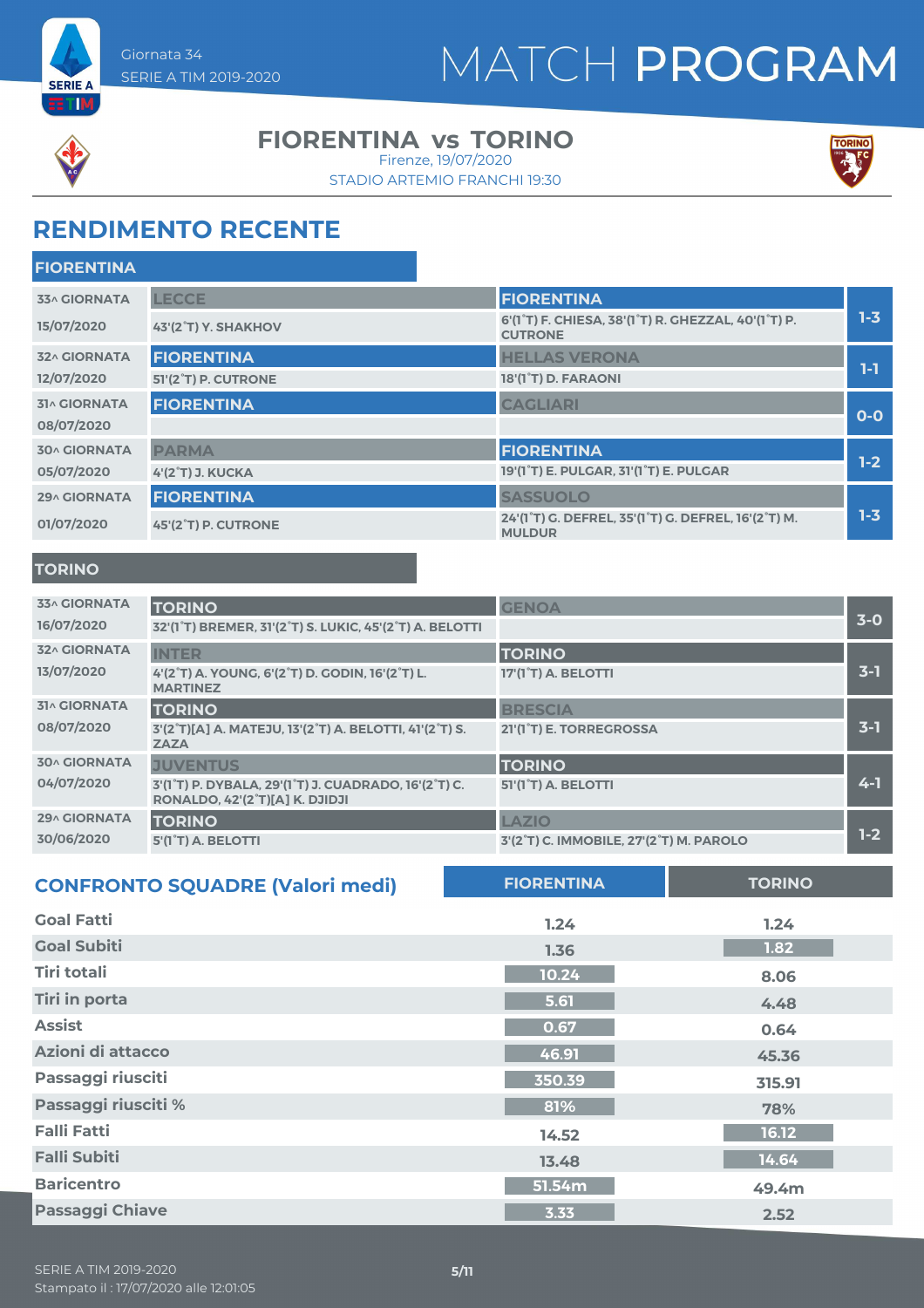

**ETM** 

#### **FIORENTINA vs TORINO** Firenze, 19/07/2020

STADIO ARTEMIO FRANCHI 19:30



### **RENDIMENTO ATLETICO \***

| <b>FIORENTINA</b>       | Pres. (Min.) | Media (km) | Media<br>print (Km) | <b>TORINO</b>        | Pres. (Min.) | Media (km) | Media<br>Sprint (Km) |
|-------------------------|--------------|------------|---------------------|----------------------|--------------|------------|----------------------|
| <b>78</b> E. PULGAR     | 32 (2792')   | 11.463     | 0.872               | 29 L. DE SILVESTRI   | 27 (2293')   | 10.441     | 1.169                |
| <b>8</b> G. CASTROVILLI | 30 (2584')   | 10.769     | 1.087               | <b>5</b> A. IZZO     | 29 (2697')   | 10.365     | 0.773                |
| 4 N. MILENKOVIC         | 32 (3041')   | 10.296     | 0.597               | 88 T. RINCON         | 28 (2612')   | 10.365     | 0.762                |
| 5 M. BADELJ             | 21 (1623')   | 10.266     | 0.565               | 8 D. BASELLI         | 16 (1347')   | 10.03      | 0.855                |
| 9 C. KOUAME             | 2(120')      | 10.266     | 1.037               | 36 BREMER            | 22 (1942')   | 9.963      | 0.618                |
| 20 G. PEZZELLA          | 29 (2674')   | 10.128     | 0.486               | 7 S. LUKIC           | 26 (1681')   | 9.893      | 0.946                |
| 22 M. CACERES           | 23 (2144')   | 9.752      | 0.526               | 33 N. NKOULOU        | 26 (2469')   | 9.632      | 0.522                |
| 29 DALBERT              | 29 (2529')   | 9.645      | 1.05                | <b>23</b> S. MEITE'  | 29 (2000')   | 9.513      | 0.701                |
| 25 F. CHIESA            | 29 (2462')   | 9.532      | 1.074               | 9 A. BELOTTI         | 31 (2809')   | 9.433      | 0.815                |
| 21 P. LIROLA            | 30 (2483')   | 9.471      | 0.901               | 21 A. BERENGUER      | 24 (1574')   | 9.003      | 0.936                |
| <b>17</b> F. CECCHERINI | 13 (804')    | 9.265      | 0.486               | 34 O. AINA           | 28 (1987')   | 8.953      | 0.845                |
| 24 M. BENASSI           | 18 (1057')   | 9.134      | 0.646               | 4 LYANCO             | 14 (1074')   | 8.832      | 0.547                |
| $3$ IGOR                | 8(574)       | 9.048      | 0.557               | <b>15</b> C. ANSALDI | 22 (1533')   | 8.761      | 0.714                |
| 88 A. DUNCAN            | 8(641)       | 9.029      | 0.605               | <b>11</b> S. ZAZA    | 19(1315)     | 8.374      | 0.791                |
| <b>7</b> F. RIBERY      | 18 (1283')   | 9.016      | 0.89                | <b>24 S. VERDI</b>   | 28 (1778')   | 8.16       | 0.685                |
| 28 D. VLAHOVIC          | 27 (1502')   | 8.426      | 0.714               | <b>30 K. DJIDJI</b>  | 15 (781')    | 7.859      | 0.518                |
| <b>23 L. VENUTI</b>     | 11(665)      | 8.355      | 0.79                | 20 S. EDERA          | 11(396)      | 6.668      | 0.597                |
| <b>63</b> P. CUTRONE    | 14(662)      | 7.65       | 0.886               | 22 V. MILLICO        | 10(218)      | 4.093      | 0.409                |
| 18 R. GHEZZAL           | 15(633)      | 7.108      | 0.665               | <b>17</b> W. SINGO   | 3(52)        | 2.934      | 0.304                |
| <b>11 R. SOTTIL</b>     | 17(551)      | 5.127      | 0.436               | 80 N. ADOPO          | 1(2')        | 0.493      | 0.051                |
| <b>19</b> K. AGUDELO    | 2(18)        | 1.349      | 0.139               |                      |              |            |                      |

**\* Le informazioni riportate sul Rendimento Atletico sono da intendersi riferite al periodo di permanenza nella squadra corrente.**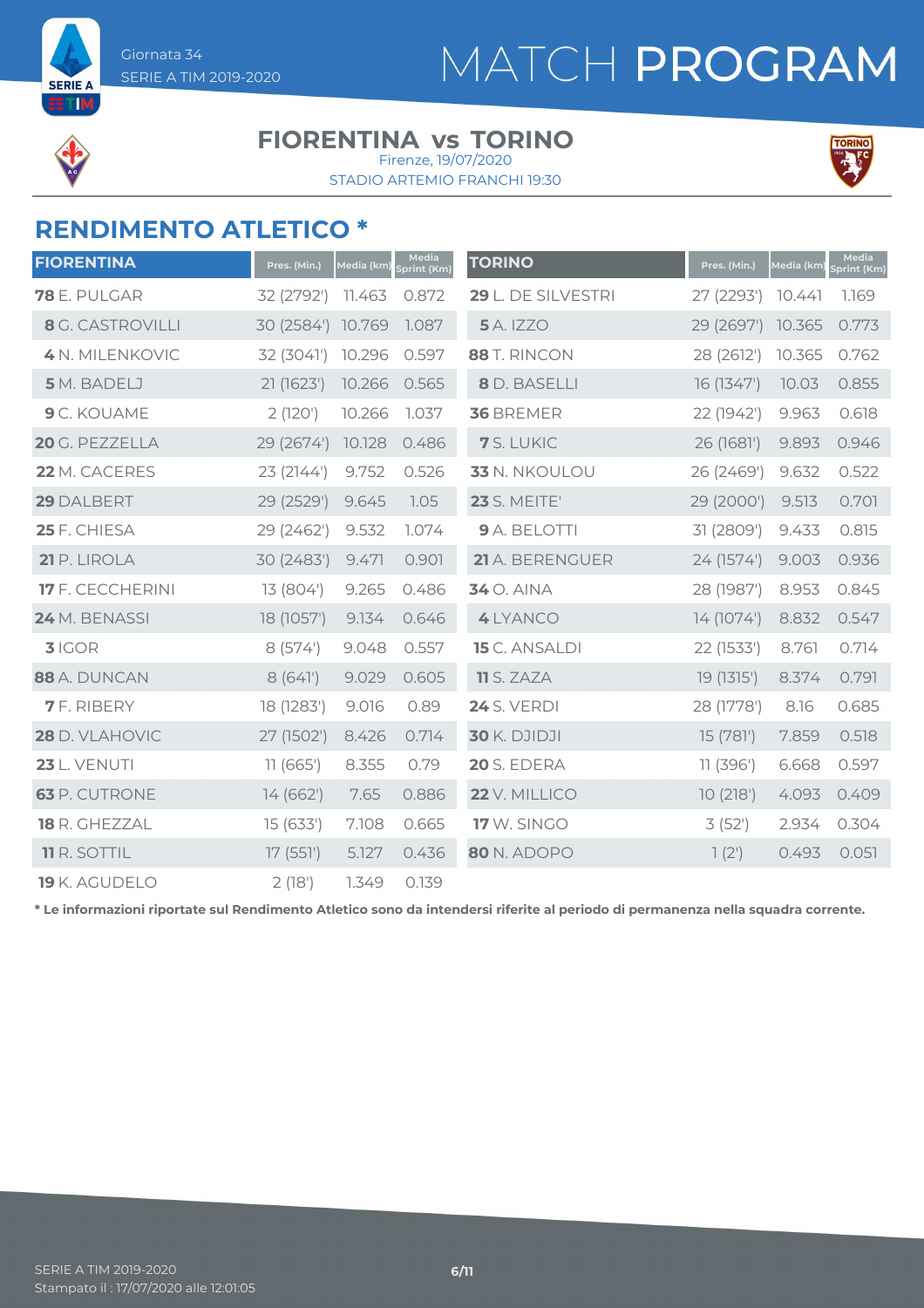

**SERIE A ETIM** 

### **FIORENTINA vs TORINO**

STADIO ARTEMIO FRANCHI 19:30 Firenze, 19/07/2020



### **GLI INCONTRI DELLA 34 ^ GIORNATA**

| <b>HELLAS VERONA</b> | <b>ATALANTA</b>  | 18/07/2020 17:15 |
|----------------------|------------------|------------------|
| <b>CAGLIARI</b>      | <b>SASSUOLO</b>  | 18/07/2020 19:30 |
| <b>MILAN</b>         | <b>BOLOGNA</b>   | 18/07/2020 21:45 |
| <b>PARMA</b>         | <b>SAMPDORIA</b> | 19/07/2020 17:15 |
| <b>BRESCIA</b>       | <b>SPAL</b>      | 19/07/2020 19:30 |
| <b>FIORENTINA</b>    | <b>TORINO</b>    | 19/07/2020 19:30 |
| <b>GENOA</b>         | <b>LECCE</b>     | 19/07/2020 19:30 |
| <b>NAPOLI</b>        | <b>UDINESE</b>   | 19/07/2020 19:30 |
| <b>ROMA</b>          | <b>INTER</b>     | 19/07/2020 21:45 |
| <b>JUVENTUS</b>      | <b>LAZIO</b>     | 20/07/2020 21:45 |

#### **CLASSIFICA SERIE A**

|                      | <b>PTI</b> | <b>GIOC</b> | <b>VINTE</b>   | <b>NULLE</b>   | <b>PERSE</b>   | <b>GF</b> | <b>GS</b> | <b>DIFF.RETI</b> |
|----------------------|------------|-------------|----------------|----------------|----------------|-----------|-----------|------------------|
| <b>JUVENTUS</b>      | 77         | 33          | 24             | 5              | 4              | 70        | 35        | $+35$            |
| <b>INTER</b>         | 71         | 33          | 21             | 8              | 4              | 72        | 34        | $+38$            |
| <b>ATALANTA</b>      | 70         | 33          | 21             | $\overline{7}$ | 5              | 93        | 43        | $+50$            |
| <b>LAZIO</b>         | 69         | 33          | 21             | 6              | $6\phantom{1}$ | 68        | 35        | $+33$            |
| <b>ROMA</b>          | 57         | 33          | 17             | 6              | 10             | 61        | 44        | $+17$            |
| <b>NAPOLI</b>        | 53         | 33          | 15             | 8              | 10             | 53        | 44        | $+9$             |
| <b>MILAN</b>         | 53         | 33          | 15             | 8              | 10             | 48        | 42        | $+6$             |
| <b>SASSUOLO</b>      | 47         | 33          | 13             | 8              | 12             | 62        | 57        | $+5$             |
| <b>HELLAS VERONA</b> | 44         | 33          | 11             | 11             | 11             | 41        | 41        | $\mathbf 0$      |
| <b>BOLOGNA</b>       | 43         | 33          | 11             | 10             | 12             | 47        | 52        | $-5$             |
| <b>CAGLIARI</b>      | 41         | 33          | 10             | 11             | 12             | 48        | 49        | $-1$             |
| <b>PARMA</b>         | 40         | 33          | 11             | $\overline{7}$ | 15             | 45        | 47        | $-2$             |
| <b>FIORENTINA</b>    | 39         | 33          | $\mathbf{9}$   | 12             | 12             | 41        | 45        | $-4$             |
| <b>SAMPDORIA</b>     | 38         | 33          | 11             | 5              | 17             | 42        | 54        | $-12$            |
| <b>TORINO</b>        | 37         | 33          | 11             | 4              | 18             | 41        | 60        | $-19$            |
| <b>UDINESE</b>       | 36         | 33          | 9              | 9              | 15             | 31        | 46        | $-15$            |
| <b>GENOA</b>         | 30         | 33          | 7              | 9              | 17             | 40        | 63        | $-23$            |
| <b>LECCE</b>         | 29         | 33          | $\overline{7}$ | 8              | 18             | 41        | 74        | $-33$            |
| <b>BRESCIA</b>       | 21         | 33          | 5              | 6              | 22             | 30        | 70        | $-40$            |
| <b>SPAL</b>          | 19         | 33          | 5              | 4              | 24             | 23        | 62        | $-39$            |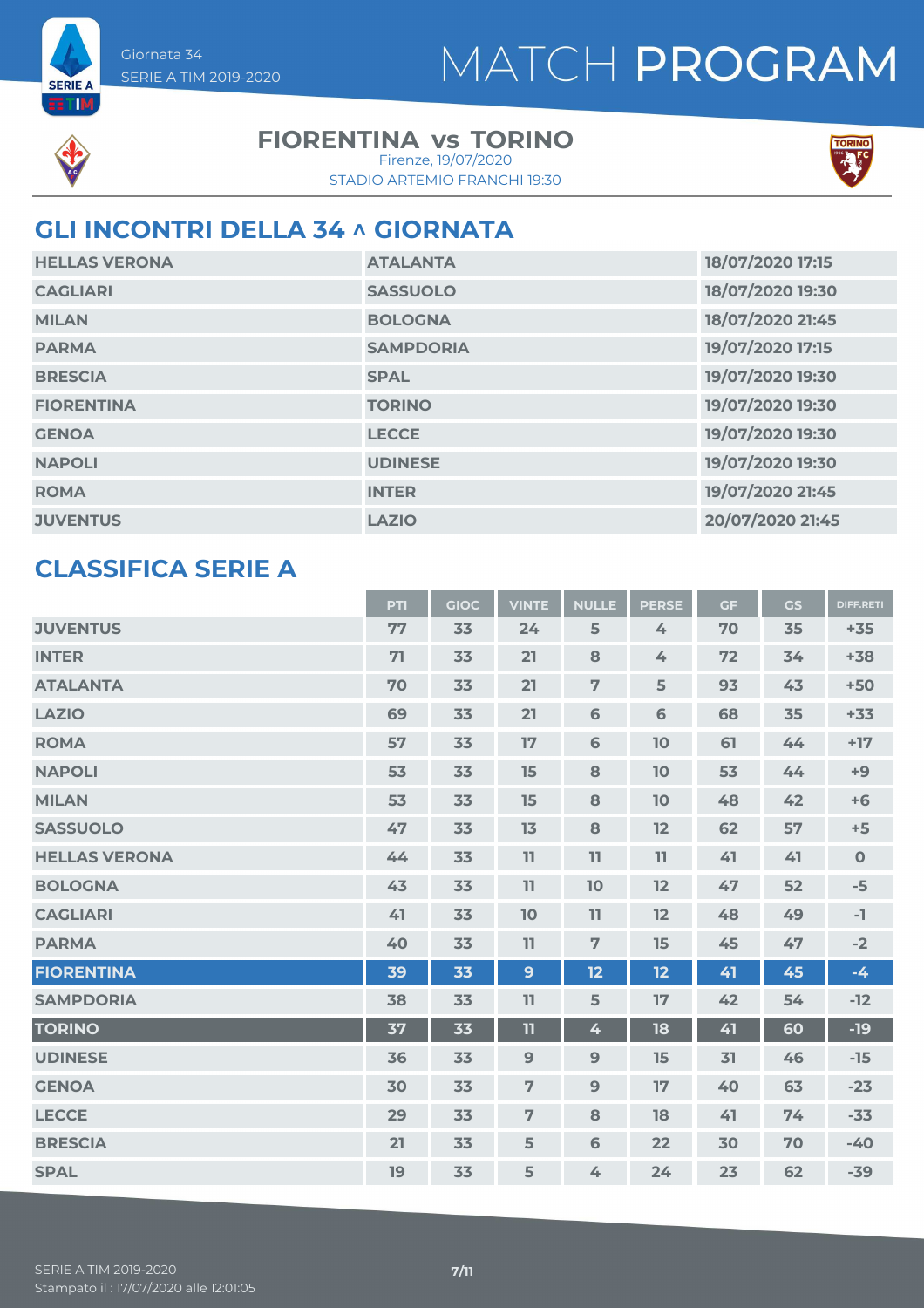



**SERIE A ETM** 

#### **FIORENTINA vs TORINO**

STADIO ARTEMIO FRANCHI 19:30 Firenze, 19/07/2020



### **CLASSIFICA GIOCATORI**

| <b>RANKING MARCATORI</b> | <b>Gol(Rigore)</b> |
|--------------------------|--------------------|
| <b>T C. IMMOBILE</b>     | LAZ 29 (11)        |
| 2 C. RONALDO             | <b>JUV 28 (11)</b> |
| <b>3 R. LUKAKU</b>       | <b>INT</b> 20 (5)  |
| 4 L. MURIEL              | <b>ATA 17 (6)</b>  |
| 4 F. CAPUTO              | SAS 17 (1)         |
| 4 JOAO PEDRO             | CAG 17 (4)         |
| <b>7 D. ZAPATA</b>       | <b>ATA 16 (1)</b>  |
| 7 A. BELOTTI             | <b>TOR 16 (7)</b>  |
| <b>J. ILICIC</b><br>9    | <b>ATA 15 (0)</b>  |
| 9 E. DZEKO               | <b>ROM 15 (0)</b>  |

### **CLASSIFICA SQUADRE**

| <b>RANKING SQUADRE</b>     | <b>Gol - Media Gol</b> |      |
|----------------------------|------------------------|------|
| <b>ATALANTA</b>            | 93                     | 2.82 |
| <b>INTER</b>               | 72                     | 2.18 |
| <b>JUVENTUS</b><br>3       | 70                     | 2.12 |
| <b>LAZIO</b><br>4          | 68                     | 2.06 |
| <b>SASSUOLO</b><br>5       | 62                     | 1.88 |
| <b>ROMA</b><br>6           | 61                     | 1.85 |
| <b>NAPOLI</b><br>7         | 53                     | 1.61 |
| <b>CAGLIARI</b><br>8       | 48                     | 1.45 |
| <b>MILAN</b><br>8          | 48                     | 1.45 |
| <b>BOLOGNA</b><br>10       | 47                     | 1.42 |
| <b>PARMA</b><br>11         | 45                     | 1.36 |
| <b>SAMPDORIA</b><br>12     | 42                     | 1.27 |
| <b>FIORENTINA</b>          | 41                     | 1.24 |
| <b>HELLAS VERONA</b><br>13 | 41                     | 1.24 |
| <b>LECCE</b><br>13         | 41                     | 1.24 |
| <b>TORINO</b><br>13        | 41                     | 1.24 |
| <b>GENOA</b><br>17         | 40                     | 1.21 |
| <b>UDINESE</b><br>18       | 内                      | 0.94 |
| <b>BRESCIA</b><br>19       | 30                     | 0.91 |
| 20 SPAL                    | 23                     | 0.7  |

|                         | <b>RANKING SQUADRE</b> | Tot Tiri - In Porta - Fuori |            |             |             |
|-------------------------|------------------------|-----------------------------|------------|-------------|-------------|
|                         | <b>ATALANTA</b>        |                             |            | 476 287 189 |             |
| $\overline{\mathbf{2}}$ | <b>NAPOLI</b>          |                             |            |             | 450 245 205 |
| $\overline{\mathbf{3}}$ | <b>ROMA</b>            |                             |            | 410 230 180 |             |
| 4                       | <b>JUVENTUS</b>        |                             |            | 404 232 172 |             |
| 5                       | <b>INTER</b>           |                             |            |             | 403 247 156 |
| 6                       | <b>LAZIO</b>           |                             |            | 395 224 171 |             |
| 7                       | <b>MILAN</b>           |                             |            | 373 198 175 |             |
| 8                       | <b>BOLOGNA</b>         |                             |            | 356 189 167 |             |
| 9                       | <b>FIORENTINA</b>      |                             |            | 338 185 153 |             |
| 10                      | <b>SASSUOLO</b>        |                             |            | 332 200 132 |             |
| 11                      | <b>SAMPDORIA</b>       |                             |            | 325 175 150 |             |
| 12                      | <b>CAGLIARI</b>        |                             |            | 306 157 149 |             |
| 13                      | <b>LECCE</b>           |                             |            | 305 160 145 |             |
| 14                      | <b>PARMA</b>           |                             |            | 304 151 153 |             |
| 15                      | <b>UDINESE</b>         |                             |            |             | 295 149 146 |
| 16                      | <b>HELLAS VERONA</b>   |                             |            | 282 170     | 112         |
| 17                      | <b>GENOA</b>           |                             | 280        | 161         | 119         |
| 17                      | <b>SPAL</b>            |                             | <b>280</b> | <b>119</b>  | 161         |
| 19                      | <b>TORINO</b>          |                             |            | 266 148     | <b>118</b>  |
|                         | 20 BRESCIA             |                             |            | 245 137 108 |             |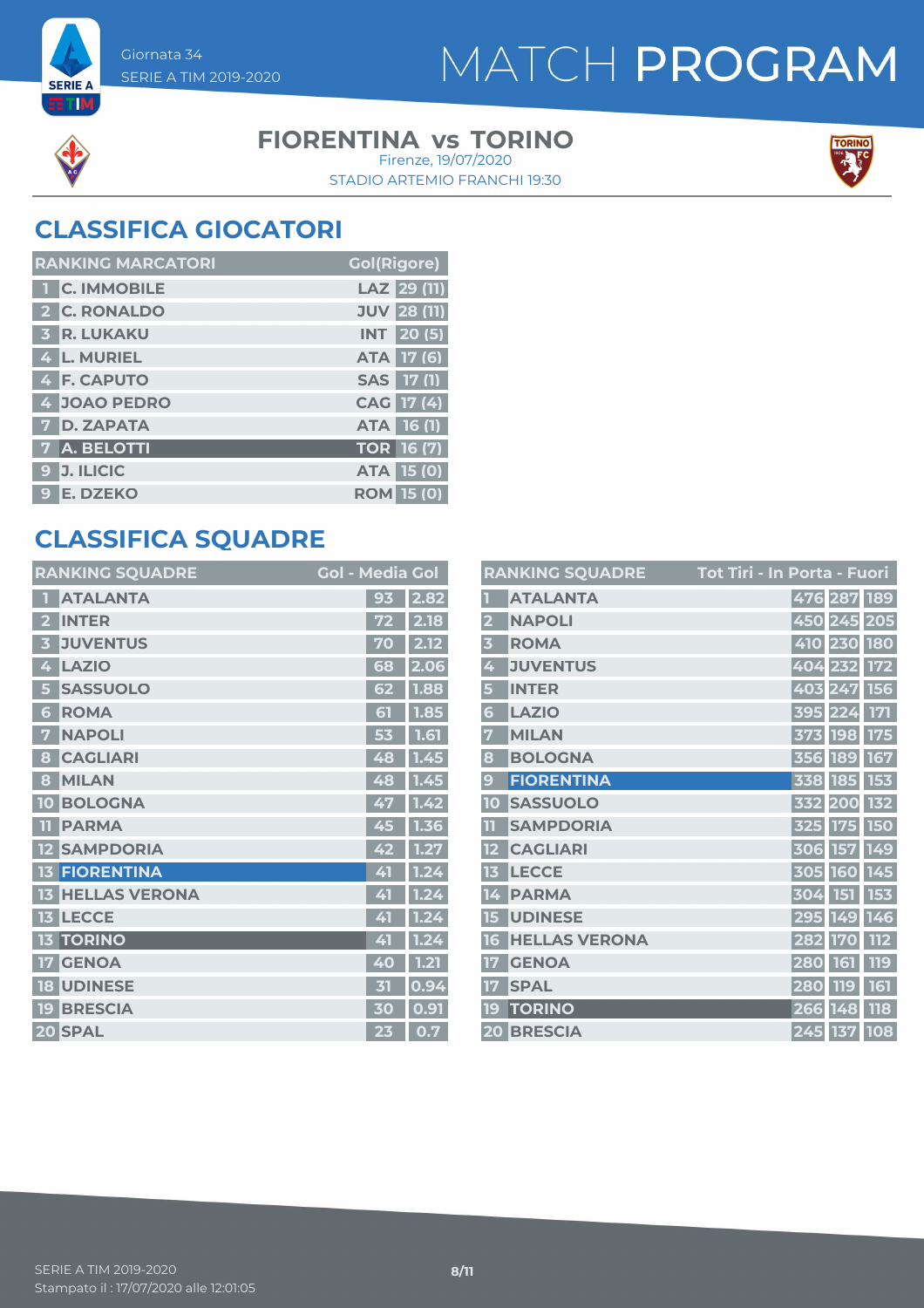# MATCH PROGRAM



**SERIE A** ETM

#### **FIORENTINA vs TORINO**



STADIO ARTEMIO FRANCHI 19:30 Firenze, 19/07/2020

|                         | <b>RAINNINU SUUADRE</b> | дээгч |
|-------------------------|-------------------------|-------|
| П                       | <b>ATALANTA</b>         | 60    |
| $\overline{\mathbf{2}}$ | <b>INTER</b>            | 46    |
| 3                       | <b>JUVENTUS</b>         | 43    |
| 4                       | <b>SASSUOLO</b>         | 42    |
| 5                       | <b>LAZIO</b>            | 39    |
| 6                       | <b>NAPOLI</b>           | 38    |
| 7                       | <b>ROMA</b>             | 35    |
| 8                       | <b>PARMA</b>            | 32    |
| $\mathbf{Q}$            | <b>CAGLIARI</b>         | 27    |
|                         | <b>10 BOLOGNA</b>       | 26    |
|                         | <b>HELLAS VERONA</b>    | 23    |
|                         | <b>TT LECCE</b>         | 23    |
|                         | <b>TI MILAN</b>         | 23    |
|                         | <b>TI UDINESE</b>       | 23    |
|                         | <b>15 FIORENTINA</b>    | 22    |
|                         | <b>16 GENOA</b>         | 21    |
|                         | <b>16 TORINO</b>        | 21    |
|                         | <b>18 SAMPDORIA</b>     | 20    |
|                         | <b>19 BRESCIA</b>       | 19    |
|                         | 20 SPAL                 | 13    |

**RANKING SQUADDE** Assistant Assistant Assistant Assistant Assistant Assistant Assistant Assistant Assistant Assistant Assistant Assistant Assistant Assistant Assistant Assistant Assistant Assistant Assistant Assistant Assi

| <b>RANKING SQUADRE</b>     | Passaggi Chiave* |
|----------------------------|------------------|
| <b>NAPOLI</b>              | 4.33             |
| <b>JUVENTUS</b>            | 4.3              |
| <b>INTER</b><br>3          | 4.12             |
| <b>LAZIO</b><br>4          | 4.09             |
| <b>ATALANTA</b>            | 4.03             |
| <b>ROMA</b><br>6           | 3.85             |
| <b>MILAN</b><br>7          | 3.45             |
| <b>FIORENTINA</b><br>8     | 3.33             |
| <b>SASSUOLO</b><br>9       | 3.15             |
| <b>10 BOLOGNA</b>          | 3.12             |
| <b>TI CAGLIARI</b>         | 3.03             |
| <b>12 HELLAS VERONA</b>    | 2.88             |
| <b>13 SAMPDORIA</b>        | 2.82             |
| <b>13 UDINESE</b>          | 2.82             |
| <b>15 PARMA</b>            | 2.55             |
| <b>16 TORINO</b>           | 2.52             |
| <b>17 GENOA</b>            | 2.48             |
| <b>18 LECCE</b>            | 2.39             |
| <b>19 BRESCIA</b>          | 2.24             |
| 20 SPAL                    | 1.91             |
| * Valori medi per partita. |                  |

|                          | <b>RANKING SQUADRE</b>                 | Passaggi riusciti - % * |        |       |                |
|--------------------------|----------------------------------------|-------------------------|--------|-------|----------------|
| П                        | <b>NAPOLI</b>                          |                         | 536.61 |       | 87             |
| 2 <sup>1</sup>           | <b>JUVENTUS</b>                        |                         | 511.39 |       | 87             |
| 3.                       | <b>ATALANTA</b>                        |                         | 473.18 |       | 84             |
| 4                        | <b>SASSUOLO</b>                        |                         | 470.03 |       | 86             |
|                          | <b>INTER</b>                           |                         | 445.58 |       | 84             |
| 6.                       | <b>MILAN</b>                           |                         | 440.85 |       | 84             |
| 7                        | <b>ROMA</b>                            |                         | 411.39 |       | 84             |
| 8                        | <b>LAZIO</b>                           |                         | 408.55 |       | 84             |
| 9                        | <b>BOLOGNA</b>                         |                         | 372.73 |       | 80             |
| 10                       | <b>GENOA</b>                           |                         | 371.91 |       | 81             |
|                          | <b>11 FIORENTINA</b>                   |                         | 350.39 |       | 81             |
|                          | <b>12 CAGLIARI</b>                     |                         | 348.24 |       | 80             |
|                          | <b>13 UDINESE</b>                      |                         | 348.12 |       | 81             |
|                          | <b>14 HELLAS VERONA</b>                |                         | 337.24 |       | 77             |
|                          | <b>15 SPAL</b>                         |                         | 335.64 |       | 80             |
|                          | <b>16 LECCE</b>                        |                         | 331.27 |       | 80             |
|                          | <b>17 TORINO</b>                       |                         | 315.91 |       | 78             |
|                          | <b>18 PARMA</b>                        |                         | 301.3  |       | 79             |
|                          | <b>19 SAMPDORIA</b>                    |                         | 298.3  |       | 76             |
|                          | <b>20 BRESCIA</b>                      |                         | 265.36 |       | 75             |
|                          | * Valori medi per partita.             |                         |        |       |                |
|                          | <b>RANKING SQUADRE</b>                 |                         |        |       | Recuperi*      |
| $\overline{\phantom{a}}$ | <b>HELLAS VERONA</b>                   |                         |        |       | 85.88          |
| $\overline{\mathbf{2}}$  | <b>PARMA</b>                           |                         |        |       | 81.79          |
| 3 <sup>7</sup>           | <b>TORINO</b>                          |                         |        |       | 79.79          |
|                          | 4 UDINESE                              |                         |        |       | 78.55          |
| 5 <sub>5</sub>           | <b>SAMPDORIA</b>                       |                         |        |       | 76.09          |
| $6\overline{6}$          | <b>ATALANTA</b>                        |                         |        |       | 75.39          |
| $\overline{7}$           | <b>GENOA</b>                           |                         |        |       | 75.3           |
| 8                        | <b>BRESCIA</b>                         |                         |        |       | 74.7           |
|                          | <b>9 FIORENTINA</b>                    |                         |        |       | 73.94          |
|                          | <b>10 BOLOGNA</b>                      |                         |        |       | 72.27          |
|                          | <b>TI SPAL</b>                         |                         |        |       | 72.21          |
|                          | <b>12 INTER</b>                        |                         |        |       | 71.82          |
|                          |                                        |                         |        |       |                |
|                          | <b>13 CAGLIARI</b>                     |                         |        | 71.42 |                |
|                          | 14 ROMA                                |                         |        |       | 71.21          |
|                          | <b>15 LAZIO</b>                        |                         |        |       | 68.12          |
|                          | <b>16 MILAN</b>                        |                         |        |       | 67.18          |
|                          | <b>17 JUVENTUS</b>                     |                         |        |       | 66.67          |
|                          | <b>18 LECCE</b>                        |                         |        |       | 63.27          |
|                          | <b>19 SASSUOLO</b><br><b>20 NAPOLI</b> |                         |        |       | 59.36<br>58.94 |

\* Valori medi per partita.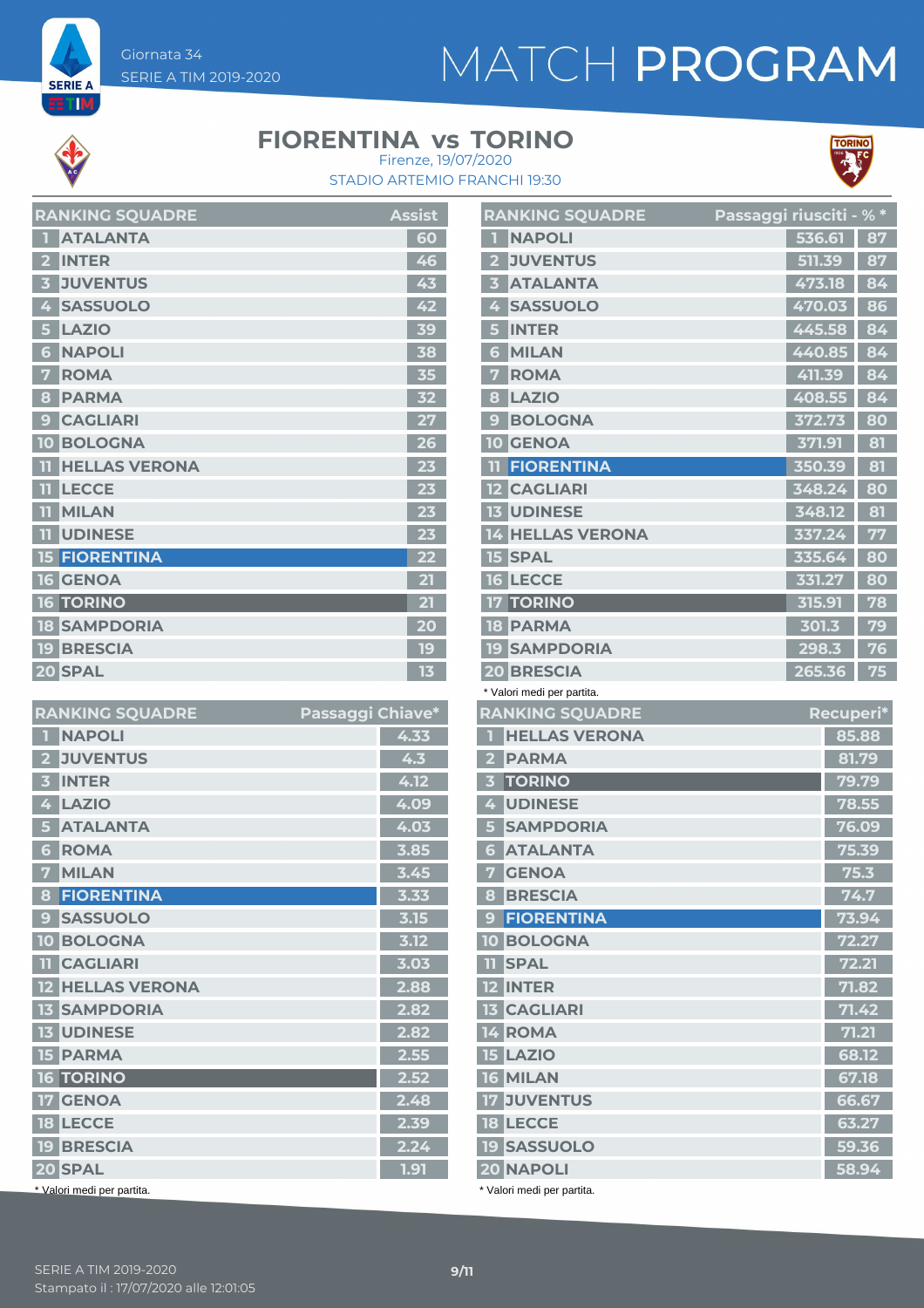# MATCH PROGRAM



**SERIE A ET M** 

### **FIORENTINA vs TORINO**



STADIO ARTEMIO FRANCHI 19:30 Firenze, 19/07/2020

and the

| <b>RANKING SQUADRE</b>  | <b>Tot. Parate - Media</b> | <b>RANKING SQUADRE</b> | <b>Media Km</b> |
|-------------------------|----------------------------|------------------------|-----------------|
| <b>1</b> LECCE          | 154 4.67                   | <b>T</b> INTER         | 111.88          |
| 2 SPAL                  | 147 4.45                   | 2 HELLAS VERONA        | 109.791         |
| 3 BRESCIA               | 147 4.45                   | 3 LAZIO                | 109.332         |
| 4 PARMA                 | 146 4.42                   | 4 ROMA                 | 109.055         |
| 5 TORINO                | $143$ 4.33                 | <b>5 JUVENTUS</b>      | 109.024         |
| <b>6 GENOA</b>          | 134 4.06                   | <b>6 PARMA</b>         | 108.889         |
| <b>7 UDINESE</b>        | 133 4.03                   | 7 LECCE                | 108.757         |
| 8 CAGLIARI              | 129   3.91                 | 8 BOLOGNA              | 108.61          |
| <b>9 SASSUOLO</b>       | 124 3.76                   | 9 NAPOLI               | 108.537         |
| <b>10 HELLAS VERONA</b> | $117$ 3.55                 | <b>10 ATALANTA</b>     | 108.381         |
| <b>11 FIORENTINA</b>    | $114$ 3.45                 | <b>TI SAMPDORIA</b>    | 108.203         |
| <b>12 JUVENTUS</b>      | 114 3.45                   | <b>12 FIORENTINA</b>   | 107.669         |
| <b>13 LAZIO</b>         | $113$ 3.42                 | <b>13 SPAL</b>         | 107.662         |
| 14 BOLOGNA              | 111 3.36                   | 14 MILAN               | 107.625         |
| 15 ROMA                 | $111$ 3.36                 | <b>15 SASSUOLO</b>     | 107.532         |
| <b>16 SAMPDORIA</b>     | 108 3.27                   | 16 UDINESE             | 107.416         |
| 17 MILAN                | 107 3.24                   | <b>17 BRESCIA</b>      | 107.236         |
| <b>18 NAPOLI</b>        | $93$ 2.82                  | <b>18 GENOA</b>        | 106.586         |
| 19 ATALANTA             | 87 2.64                    | <b>19 CAGLIARI</b>     | 105.645         |
| 20 INTER                | 78 2.36                    | 20 TORINO              | 104.196         |